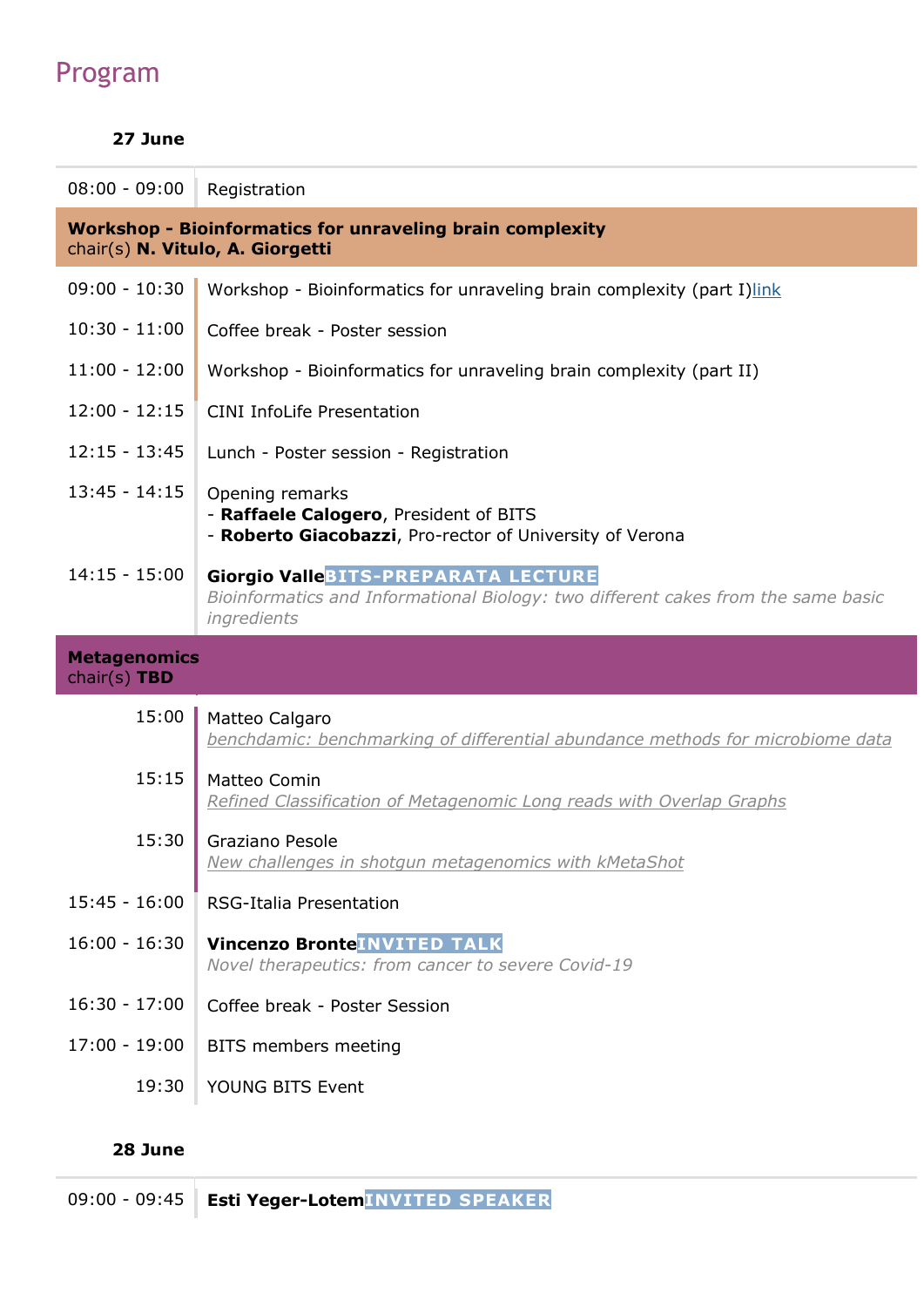Predicting molecular mechanisms of hereditary diseases by using their tissue-specific manifestation

Molecular Evolution analysis chair(s) TBD

| 09:45           | Davide Marnetto<br>Ancestral genomic contributions to complex traits in contemporary Europeans                                                   |
|-----------------|--------------------------------------------------------------------------------------------------------------------------------------------------|
| 10:00           | Ferdinando Fiumara<br>Amino acid repeat length co-evolution in neural proteins                                                                   |
| 10:15           | Pier Federico Gherardini<br>Identification of RNA modules in human IncRNAs                                                                       |
| $10:30 - 11:00$ | Coffee break - Poster Session                                                                                                                    |
| $11:00 - 11:30$ | <b>Massimo Delledonne INVITED TALK</b><br>De novo genome assembly across multiple species                                                        |
| chair(s) TBD    | <b>Algorithms for Bioinformatics</b>                                                                                                             |
| 11:30           | Benedetto Polimeni<br>IRescue: single cell uncertainty-aware quantification of transposable elements<br>expression                               |
| 11:45           | Giorgio Valentini<br>Right Normalized Laplacian improves the performance of Node2Vec embedding for<br>edge prediction in STRING PPI Graphs       |
| 12:00           | Rossano Atzeni<br>A novel affordable and reliable framework for accurate detection and comprehensive<br>analysis of somatic mutations in cancer. |
| 12:15           | <b>Andreas Gisel</b><br>3'-Tag RNA-sequencing                                                                                                    |
| 12:30           | Zahrasadat Alavikakhki<br>Metabolite identification in tandem MS untargeted metabolomics studies                                                 |
| $12:45 - 13:00$ | Presentation of BITS 2023                                                                                                                        |
| $13:00 - 13:15$ | <b>SIBIM Presentation</b>                                                                                                                        |
| $13:15 - 14:30$ | Lunch - Poster session - Registration                                                                                                            |
| $14:30 - 15:15$ | <b>Francesco Iorio INVITED SPEAKER</b><br>Optimisation and drug-discovery oriented analyses of CRISPR screens                                    |
|                 | <b>Computational transcriptomics and RNA data analysis</b>                                                                                       |

chair(s)

Alg chai

| 15:15   Lorenzo Franchitti                                                      |
|---------------------------------------------------------------------------------|
| A computational pipeline for functional analysis of alternative splicing events |

15:30 Simone Avesani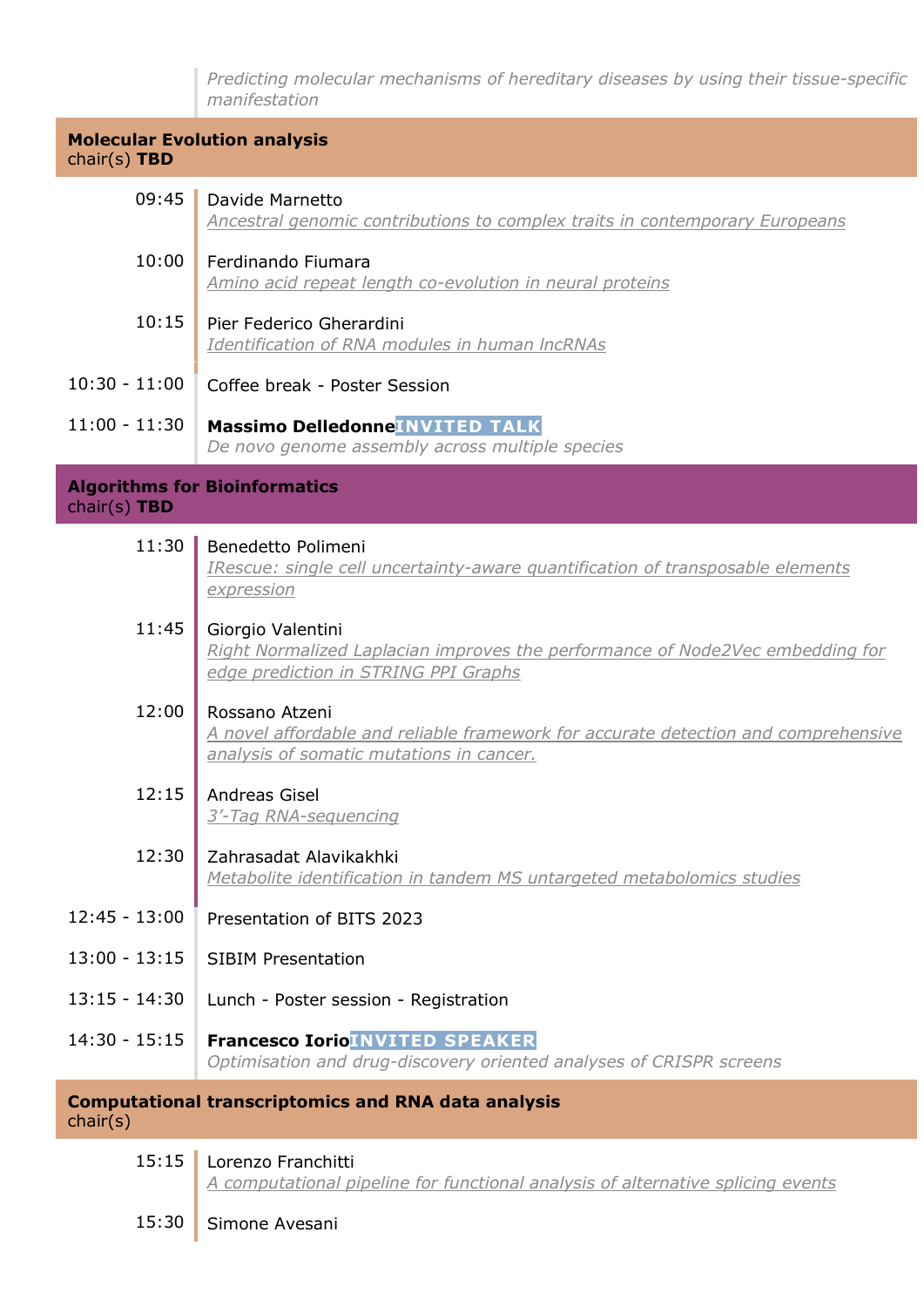A new space-based method for downstream analysis of spatial transcriptomics data

| 15:45    | Valentina Lorenzi<br>Not all fetal gonadal macrophages are alike: a tale of three phenotypes                                     |
|----------|----------------------------------------------------------------------------------------------------------------------------------|
| 16:00    | Luigi Mansi<br>REDIportal: the RNA editing comprehensive catalog                                                                 |
| 16:15    | Daniele Mercatelli<br>Detection of pan-cancer surface protein biomarkers via a network-based approach<br>on transcriptomics data |
| - 17:00  | Coffee break - Poster Session                                                                                                    |
| $-17:30$ | <b>Aldo ScarpaINVITED TALK</b><br>The International Cancer Genome Consortium                                                     |

Drug and therapies discovery

| chair(s) $TBD$ |  |
|----------------|--|

16:30

 $17:00$ 

| 17:30           | Simone Pernice<br>GreatNector: a new perspective on personalized drug therapy for MS patients                     |
|-----------------|-------------------------------------------------------------------------------------------------------------------|
| 17:45           | Deborah Giordano<br>Molecular docking simulations for the screening of putative ligands of SARS-CoV-2<br>proteins |
| $18:00 - 19:30$ | <b>Social Activities</b>                                                                                          |
| 20:00           | Social Dinner                                                                                                     |

#### 29 June

09:00 - 09:45 | Erik Garrison INVITED SPEAKER Genomes from many frames of reference

#### Multi-omics data analysis and integration chair(s) TBD

| 09:45           | Federica Chiappori<br>Host-gut microbiota cross-talk in autism via microbiota, mycobiota and small<br>ncRNAs                                            |
|-----------------|---------------------------------------------------------------------------------------------------------------------------------------------------------|
| 10:00           | Ettore Mosca                                                                                                                                            |
|                 | Integrative analysis of multiple omics and interactomes to find key mechanisms<br>underlying disease activity in the early phases of Multiple Sclerosis |
| 10:15           | Chiara Damiani                                                                                                                                          |
|                 | Knowledge-based multi-omics data integration to unveil the many facets of                                                                               |
|                 | metabolic variation and regulation                                                                                                                      |
| $10:30 - 11:00$ | Coffee break - Poster Session                                                                                                                           |

Artificial intelligence in biology and medicine chair(s) TBD